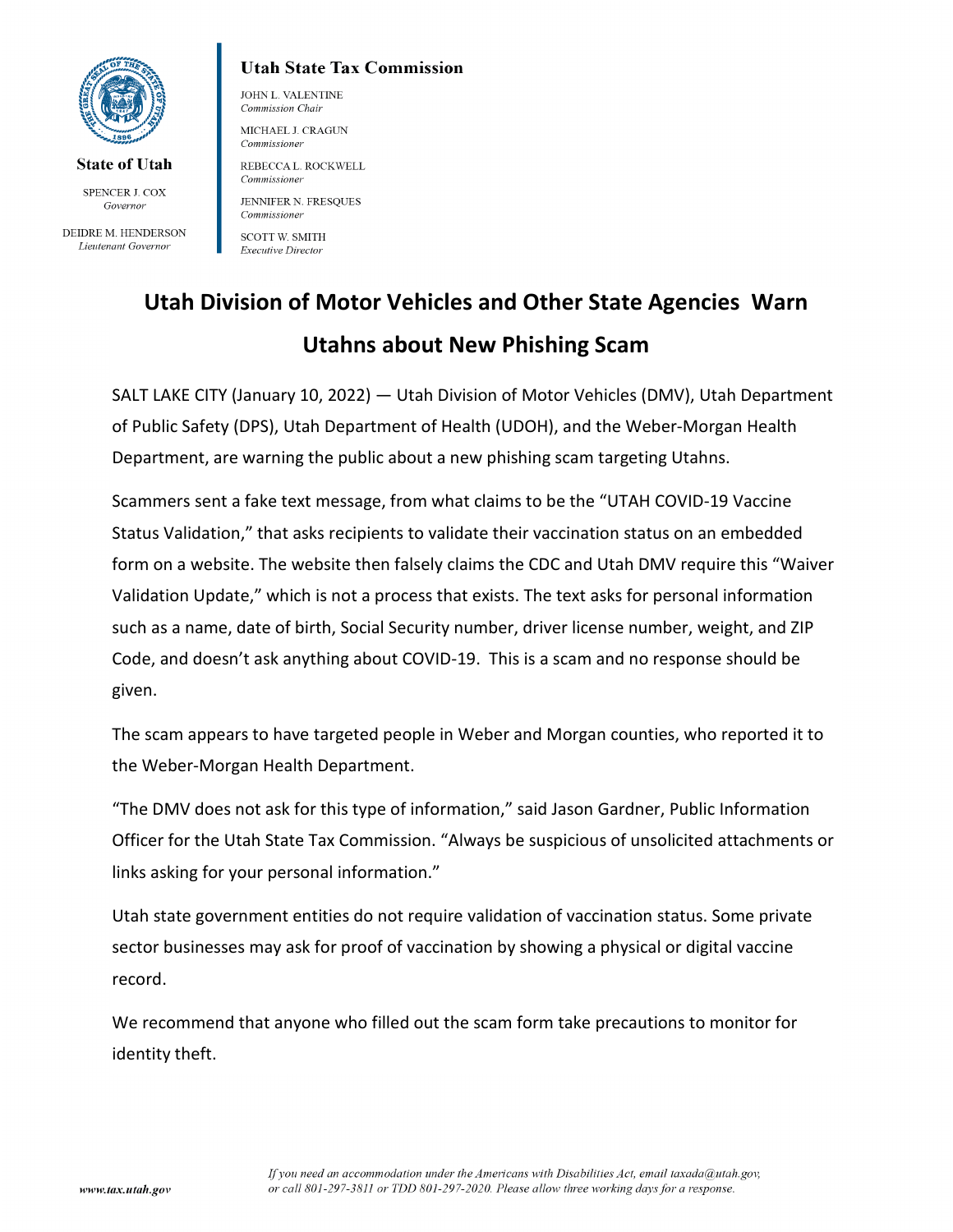Scammers launched a similar fraudulent text message in July 2021. That message pretended to come from the Utah Department of Transportation and asked people to verify their driver license information.

If you are the victim of a cyber crime, please contact your local law enforcement agency. In addition, you can report cyber crimes to the FBI's [Internet Crime Complaint Center \(IC3\).](https://www.ic3.gov/complaint/default.aspx/) Cyber crime often crosses state or international borders. Trained analysts review and research the complaints and disseminate them to the proper federal, state, local, or international law enforcement agencies.

For more information on cyber crimes, visit[:](https://siac.utah.gov/cyber-security/)

### [https://siac.utah.gov/cyber-security/.](https://siac.utah.gov/cyber-security/)

#### <https://www.consumer.ftc.gov/articles/how-recognize-and-report-spam-text-messages>

#### **Media contacts (please do not publish):**

Jason Gardner Public Information officer Utah State Tax Commission Phone: 801-702-9201

Joe Dougherty Director of Public Affairs Utah Department of Public Safety Phone 801-664-1530

Jenny Johnson Public information officer Utah Department of Health Phone: 385-290-7826

Lori Buttars Public information officer Weber-Morgan Health Department Contact: lbuttars@co.weber.ut.us